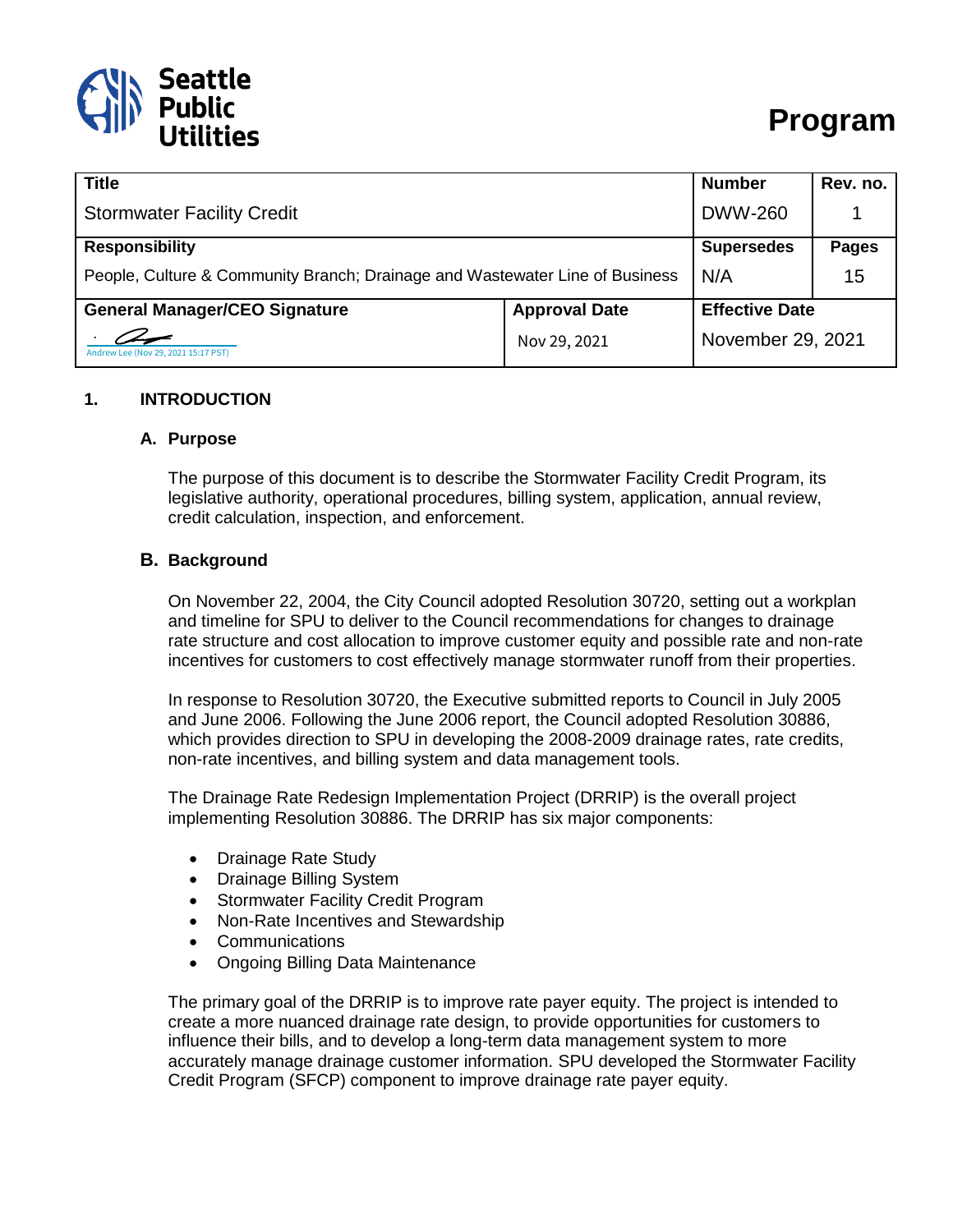## **2. DRAINAGE BILLING SYSTEM**

### **A. Drainage Rate Classes**

SPU bills property owners for drainage fees based on the estimated stormwater runoff from the property. This estimation is based on both the impervious and pervious areas on the property.

The following table presents the impervious portion of the drainage rate assumed for each rate class. Properties are placed in drainage tiers based on the parcel's percentage of impervious surface and billed accordingly. The table shows the rate tier for customers with general service and large residential properties (10,000 square feet or larger). Customers owning parcels with less than 10,000 square feet are billed at a flat rate.

| Table 1: SPU's Impervious Portion of Drainage Bills by Rate Class - 10,000+ sq. ft. |  |
|-------------------------------------------------------------------------------------|--|
| (DWW 260.2, Stormwater Facility Credit Calculator)                                  |  |

| <b>Rate Tier</b>       | <b>Rate Class</b> | Percentage of Property-<br><b>Impervious Surface</b> | <b>Percentage of Bill -</b><br><b>Impervious Surface</b> |
|------------------------|-------------------|------------------------------------------------------|----------------------------------------------------------|
| Undeveloped-Regular    | G <sub>1</sub>    | $0 - 15%$                                            | 30%                                                      |
| Undeveloped-Low Impact | G <sub>1</sub> L  | $0 - 15%$                                            | 23%                                                      |
| Light-Regular          | G <sub>2</sub>    | $16 - 35%$                                           | 63%                                                      |
| Light-Low Impact       | G <sub>2</sub> L  | $16 - 35%$                                           | 62%                                                      |
| Medium-Regular         | G3                | $36 - 65%$                                           | 83%                                                      |
| Medium-Low Impact      | G3L               | $36 - 65%$                                           | 79%                                                      |
| Heavy                  | G4                | $66 - 85%$                                           | 93%                                                      |
| Very Heavy             | G5                | $86 - 100%$                                          | 99%                                                      |

In accordance with SFCP Code requirements, credit is only offered for facilities that manage runoff from impervious areas. Therefore, credit can only be applied to the impervious surface portion of the drainage bill.

# **B. Drainage Inquiry Billing System**

SPU uses the Drainage Inquiry Billing System (DIBS) to administer drainage billing and to show specific drainage billing information for an individual parcel. Credit program staff uses DIBS information to identify a parcel's rate tier, total billable area, percent of impervious billable area and the impervious square footage on the parcel. See Section 4.A, "How Credit is Calculated," for more information.

# **3. THE SFCP APPLICATION PROCESS**

### **A. Requirements**

In order to be considered for the program, the following requirements must be met:

 The owner of the parcel for which the credit is requested must complete and submit the application and supporting documents.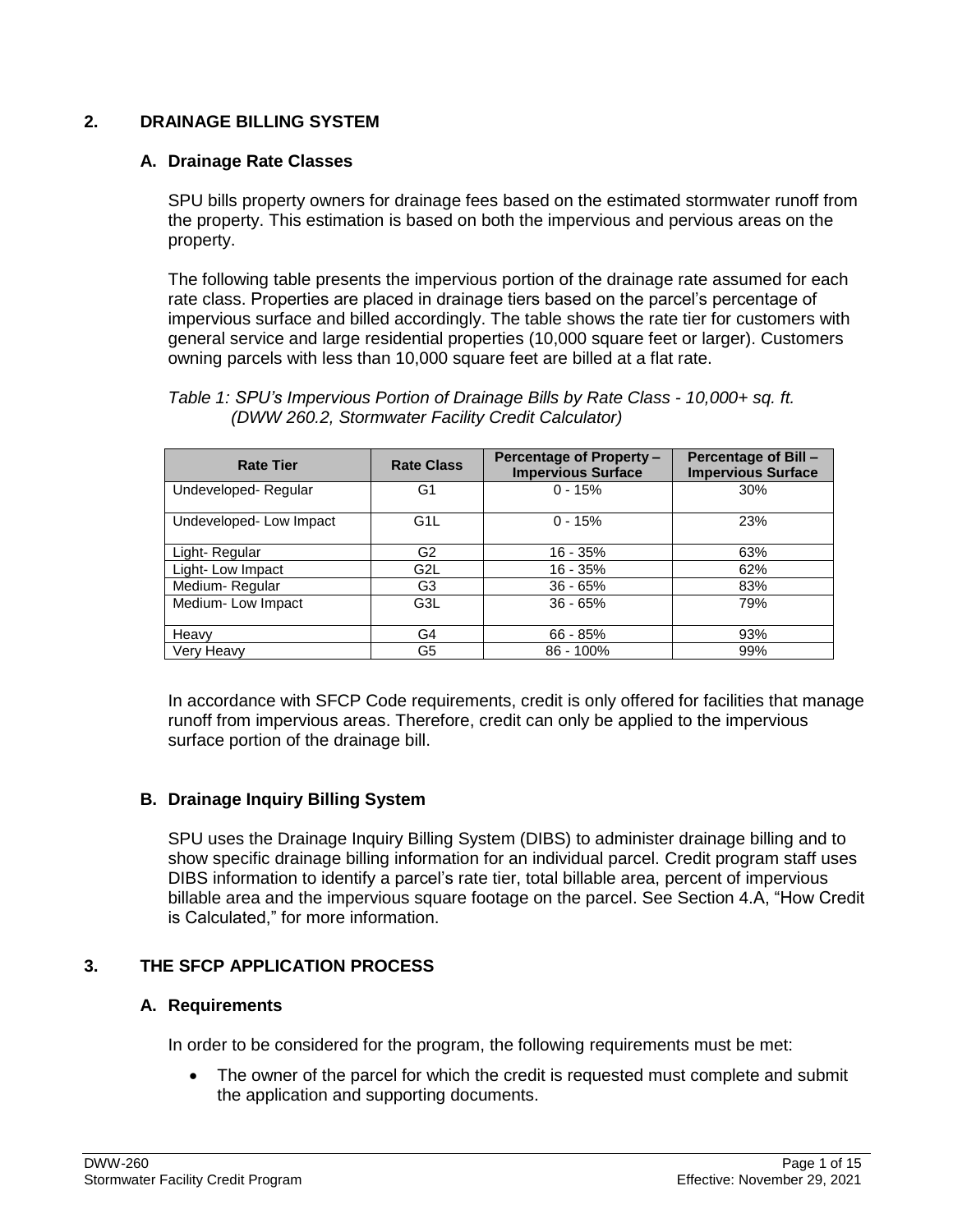- The stormwater originating on the parcel must be managed by a stormwater system that meets the design standards of SMC 22.800, Stormwater Code.
- The stormwater system must manage runoff from an impervious surface.
- The stormwater system must have been inspected by a qualified inspector no more than 2 years prior to the application date.

Applications must be received by November 1 of each calendar year to be considered for credit in the following drainage billing year.

**Note for RainWise Program Participants:** Customers currently signed up for SPU's Residential RainWise program are also eligible for the SFCP. An application is still required, and the SFCP Program Manager (Program Manager) will use the "RainWise Post Inspection Check List" to determine eligibility.

### **B. Documentation**

New applications for properties that have been inspected by SPU's Source Control Inspection team do not require supporting documents. The Program Manager will use supporting documents from the team's previous site inspections for credit program analysis.

The program manager enters new applications into the SFCP database, date stamps the applications and their supporting documents and places these materials in a program folder for review.

If the applicant did not provide any supporting documents because the property was recently inspected by SPU's Source Control Inspection team, then the Program Manager will copy or reference any plans, as-builts, maps and inspection notes from the inspection file and place these documents in a program folder.

### **C. Review**

The Program Manager will review each new application to ensure the application is complete and meets eligibility requirements. This review includes researching each parcel number to determine the property's legal owner, whether the parcel is active, and if owner information matches the King County Assessor's records.

The Program Manager will screen all applications by answering the following questions:

- 1) Has the legal owner filled out the application completely and signed it?
- 2) Is there a stormwater system on the property?
- 3) Does the stormwater system meet code requirements?
- 4) Is the stormwater system managing impervious surface?
- 5) Did the owner provide maintenance records, inspection logs or documents that show inspections?
- 6) Did the applicant provide plans, maps or as-builts for the drainage structure on the property and the stormwater system?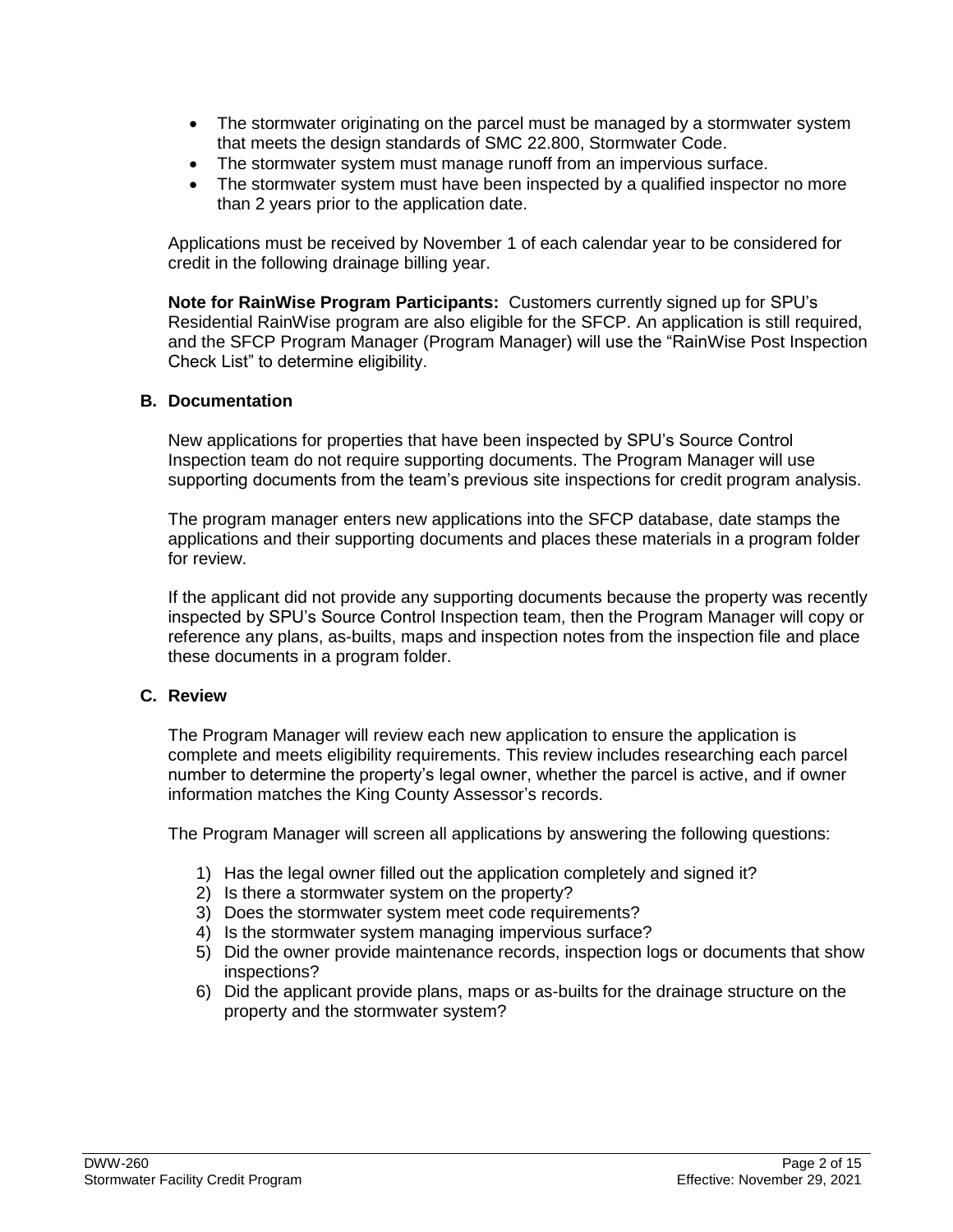Special notes for regional, or off-site management of runoff:

- The stormwater system may be installed on a different parcel than the parcel requesting credit as long as the management for the billed parcel's runoff by the off-site system meets all requirements stated above.
- If the owner of the parcel being billed does not own the parcel on which the approved stormwater management facility is installed, the applicant must be able to provide adequate documentation confirming that SPU will have the right to inspect the facility for the applicable purposes under SMC 21.33.040.C.
- The approved stormwater management facility managing the stormwater from the parcel being billed must not be owned by SPU, except where the applicant for the credit is SPU.

## **D. Analysis**

Upon completion of the review, if the application meets all criteria and is accepted into the program, the Program Manager will perform an analysis of the parcel.

## **1) Objectives**

The analysis process for new applications begins with a detailed review of the plans, asbuilts, maps, pictures, and other supporting documents. There are three objectives of the review:

- To understand how drainage is handled on the property
- To determine the on-site impervious area draining into the stormwater system
- To assess whether the stormwater system meets design requirements for the stormwater code

### **2) Parcel Analysis**

If the application covers more than one parcel, the Program Manager will analyze each parcel independently. To be eligible for credit for multiple parcels, each parcel must drain to a stormwater system that meets the code requirements.

Parcels that are part of a regional system that provide water quality or flow control need to clearly demonstrate in the supporting documents where the water is draining.

SPU reserves the right to request additional information beyond the supporting documents for stormwater systems that operate as a regional system.

If drainage travel paths cannot be determined from the submitted documents, the Program Manager will conduct a site visit. (Google Earth, ArcGIS, and other online resources may be used to provide additional visual information not captured in plans, asbuilts, maps, side sewer card, photos, or other documentation submitted by the parcel owner or included in the Source Control Inspection file.)

Once drainage travel paths have been determined, the Program Manager will review the stormwater system to determine whether it meets applicable stormwater code design requirements (2000, 2009, 2016, or 2021 codes). The Program Manager will use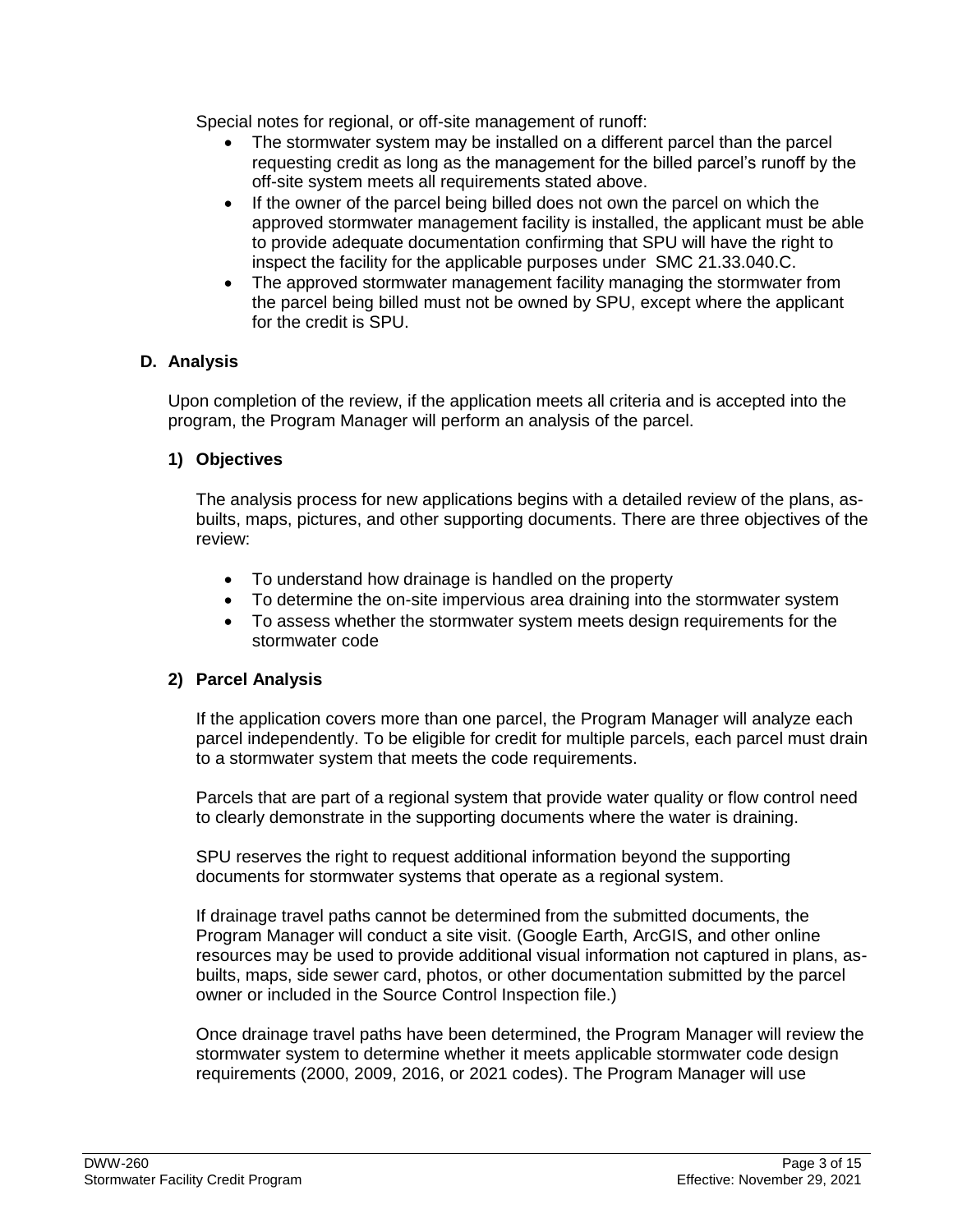supporting documents submitted with the application, Source Control inspection notes, or additional information gathered during research.

The new customer analysis process addresses the following questions:

- a) What type of stormwater system is on the parcel?
- b) What impervious area does the stormwater system manage (i.e., what buildings, parking areas, or sidewalks drain into the stormwater system)? The Program Manager can use information from plans, as-builts, side sewer cards, Source Control inspection notes, and other documents to make this determination.
- c) Has the stormwater system been inspected within two years prior to the date of the application? If the system has not been inspected by either Program Manager or Source Control Inspection staff, an inspection is required.
- d) Was the system previously inspected by the Source Control Inspection team? If so, the Program Manager researches the site in the Source Control database to determine the completion date of the last inspection.
- e) What percentage of the parcel is impervious? The Program Manager can use the drainage rate surface polygon layer in ArcMap to review the impervious areas. This defines the impervious area of the parcel being assessed a drainage fee.

# **E. Acceptance and Denial**

Before parcels are approved or denied, an additional quality control analysis is done by a Stormwater technical expert for accuracy. Customers are notified in writing whether their parcel(s) have been accepted into the SFCP or denied. If accepted, the customer is informed of their credit percentage and the calendar year in which the credit will begin. If denied, the customer is informed in writing of the reasons for the denial and how to contact the program manager to provide clarification.

# **4. CREDIT CALCULATION**

To analyze the City's stormwater codes and associated BMP designs, four credit calculators were developed for the program. The 2000 Calculator is used for facilities constructed before December 1, 2009. The 2009 Calculator is used for facilities constructed after December 1, 2009. The 2016 Calculator is used for facilities constructed on or after January 1, 2016. The 2021 Calculator is used for facilities constructed on or after July 1, 2021. The credit calculators are used to calculate the credit percentage that customers receive off of their SPU drainage bill. For more detailed information about the design of the credit calculator, refer to DWW-260.2, Stormwater Facility Credit Calculator.

# **A. How Credit is Calculated**

- *Facility Credit*  The designed and/or modeled performance level is used to assign a facility credit percentage to each stormwater facility type.
- *Percent of Impervious Surface Managed* Stormwater systems are designed/sized to manage runoff from a defined amount of impervious area. Credit is only offered for the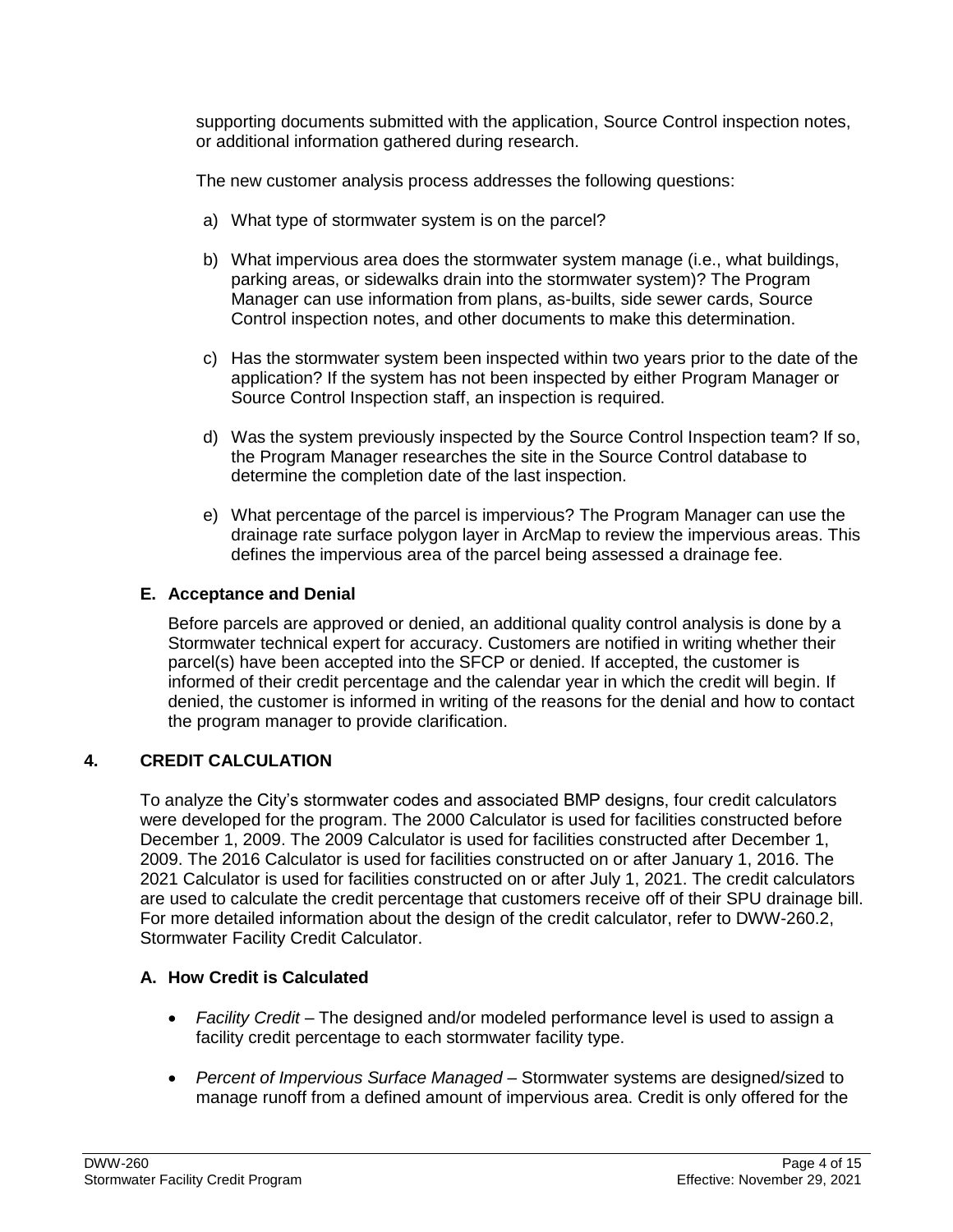*impervious* surface runoff that drains to the facility. Hence, the percent of impervious surface managed scales the credit to reflect how much of a site's impervious surface is managed by the facility. Calculating the percent of impervious area being managed is done using ArcMap in GIS, Google Earth, or photos included in the application or from previous inspections.

 *Impervious Portion of Bill* – A parcel's percentage of impervious surface determines that parcel's rate category and drainage fee. The drainage fee assigned to each rate category is the sum of costs to manage runoff from both impervious and pervious surfaces. *Since* credit is only available for management of runoff from impervious surface, this credit can only be applied to the impervious portion of the total fee. For more information regarding drainage billing calculations, refer to SPU's drainage billing website at: [www.seattle.gov/utilities/your-services/accounts-and](http://www.seattle.gov/utilities/your-services/accounts-and-payments/rates/drainage)[payments/rates/drainage](http://www.seattle.gov/utilities/your-services/accounts-and-payments/rates/drainage)

**Calculation Example**: A non-infiltrating bioretention facility manages runoff from 5,000 square feet of a parking lot. The facility is located on a property with a total area of 12,000 square feet. Of this total area, 10,000 square feet is impervious and 2,000 square feet is pervious (lawn area). The credit for this property is estimated as follows:

| <b>Facility Credit</b> |         | % Impervious Surface X Impervious Portion of Bill = Credit |    |
|------------------------|---------|------------------------------------------------------------|----|
| (See Calculator)       | Managed |                                                            |    |
| 13%                    | 50%     | $93%$ <sup>1</sup>                                         | 6% |

## **B. Customer Notification**

The Program Manager will inform the customer of their credit amount via a formal approval letter. A copy of the approval letter should be sent to the Corporate Performance Division (CPD) via email for review before sending the letter to the customer.

# **C. Credit Placement**

Credits from the SFCP are applied to the SPU drainage bill administered by SPU's Corporate Performance Division. The copy of the credit approval letter serves as formal notification to the UST to update customer billing information.

**Note**: Each year, CPD must be notified by October 30 of any outstanding applications for credit. Notification of credit approval must be sent to CPD by December 15 in order for the credit to appear on the current drainage billing statement. Any notification sent after December 15 will appear on the following billing statement.

# **5. ANNUAL REVIEW**

Each parcel that requires an inspection of the stormwater system is reviewed at the beginning of the year to determine if the parcel and stormwater system are still eligible for credit. Several SPU databases and research tools may be used. All the information is documented on Appendix A: Stormwater Facility Credit Inspection or Credit Process.

 $\overline{a}$ 

<sup>1</sup> Actual impervious surface percentage on parcel is 83% which falls within rate tier category G4 as shown in Table 1.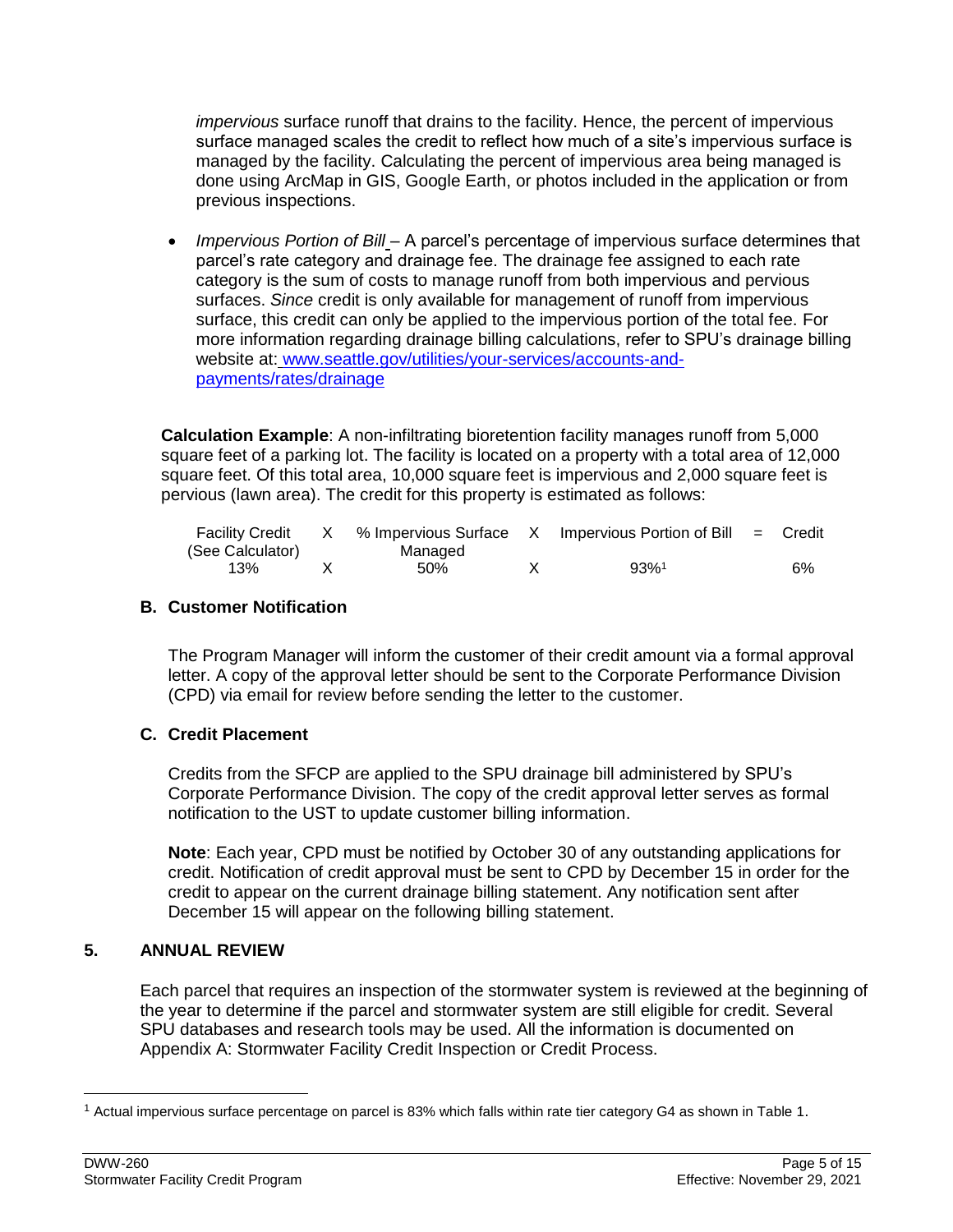During the review process, the Program Manager must address the following questions for each parcel:

- Has the parcel been sold or changed owners? If yes, then the Program Manager sends a letter to the owner informing them that, in accordance with SMC 21.33, Storm Drainage Utility Rates and Charges, the credit must be terminated. The new owner must reapply to be considered for the credit.
- Is the stormwater system being maintained? The Program Manager researches the parcel in the Source Control Business Inspection database to see when the site was last inspected by a Stormwater facility inspector. If an inspection has not been completed within two years prior to the date of application approval, an inspection must be performed.
- Has the impervious or pervious classification of the parcel changed? If the classification has changed, the drainage rate tier category and drainage rate for the parcel may have changed as well. The Program Manager will review the impervious and pervious information and determine if the change has any effect on the credit and/or if credit termination is required.

## **6. INSPECTION AND COMPLIANCE**

## **A. Frequency**

Every site receiving credit will be inspected at least once within the four-year period following the application approval date. Inspections of the stormwater systems are conducted by either the Source Control Inspection team or SFCP Program Manager. If no inspection is conducted for a specific year, maintenance documents from the property owner will be accepted as verification that an inspection and maintenance was conducted. The property owner can provide cleaning invoices, repair invoices, inspection check lists/forms, or cleaning logs as verification.

**Note**: SPU has the authority to inspect any property in order to ensure that it meets program requirements according to SMC 21.33.040.C.

# **B. Procedure**

All inspections and re-inspections for the SFCP are conducted using the same processes used by SPU's Source Control Inspection team. For further information about the Source Control Inspection process, refer to the Source Control Inspection Procedures Manual. All compliance and Notice of Violation deadlines are consistent with Source Control Inspection team deadlines and the City's Enforcement Code. Below are the steps necessary for an inspection or re-inspection:

- 1) Contact property owner by phone, letter, or email to obtain permission to come onto the property to conduct an inspection. If the property has an on-site manager, contact him or her as well as the property owner.
- 2) Prepare a file containing a Stormwater Facilities Credit Inspection or Credit Process form (see Appendix A), site maps, plans, or other documents needed during the inspection process. For a re-inspection, review the inspection notes.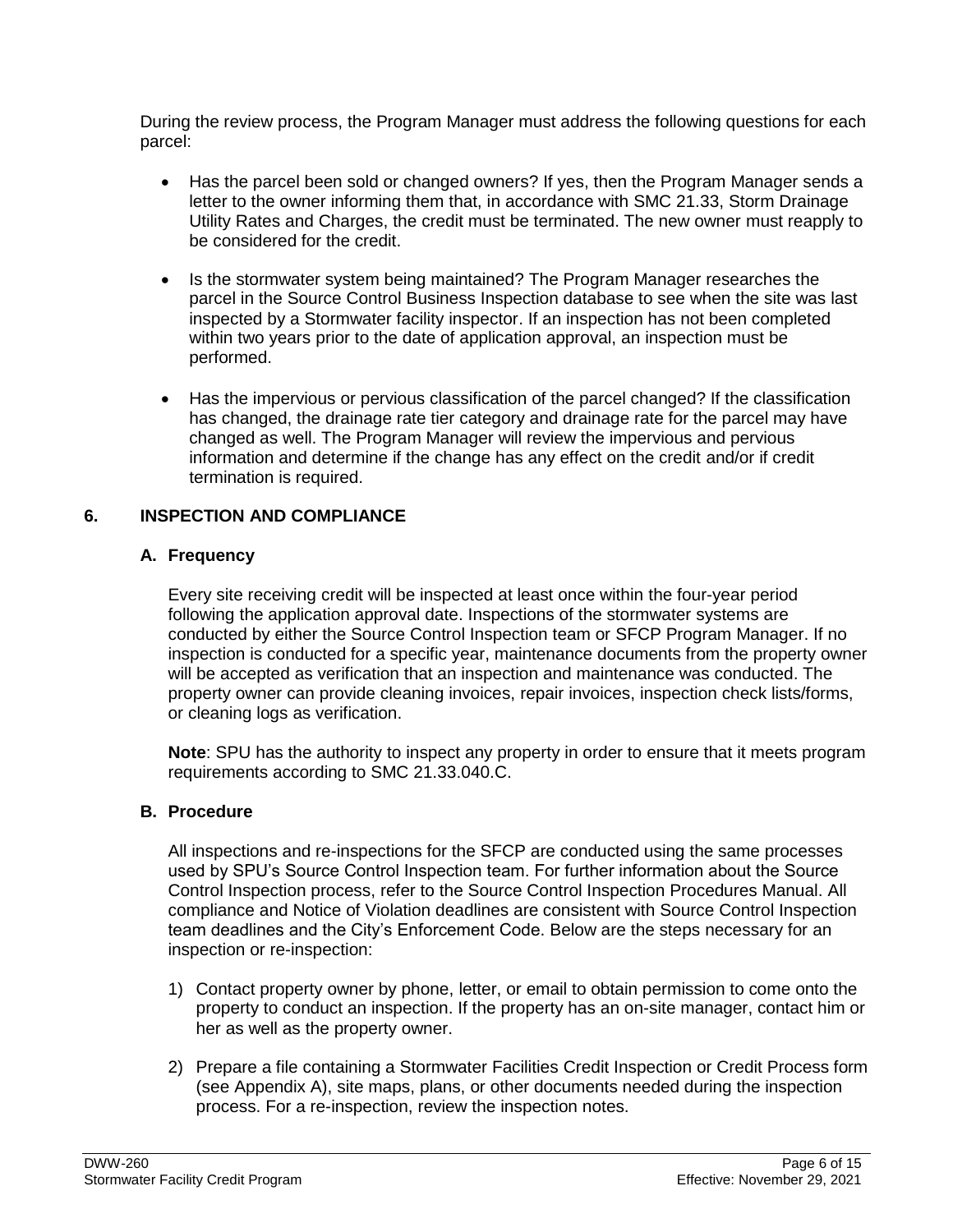- 3) Conduct the inspection in accordance with the Source Control Inspection Procedures Manual and Stormwater Code (SMC 22.800), which outlines maintenance requirements for stormwater systems.
- 4) Complete the inspection form and enter the information into the Source Control Business Inspection Database and the SFCP database.

**Note**: In addition to an inspection or re-inspection of the stormwater system, the Program Manager will also conduct a review of the parcel as described in section 3D to ensure that the parcel characteristics are the same as when the parcel was originally accepted into the program.

### **C. Customer Notification**

Based on the inspection findings and where applicable, the following notifications, agreements, and enforcement processes will be provided to the parcel owner:

1) No Action Required

Letter informing the owner that the parcel is in compliance with the City's stormwater code and the owner's credit will remain on the account.

2) Corrective Action Required

Letter informing the owner of any code violations for the stormwater system. The owner has 30 days to comply before facing further enforcement action (see Source Control Inspection Procedures Manual.)

3) Closing Letter

Letter informing the owner that the requested corrective actions on the stormwater system have been completed and credit will continue.

4) Notice of Violation

Letter informing the owner that during the inspection process a significant illicit connect or illicit discharge in violation of the stormwater code was observed. This letter is reviewed by the Source Control Program supervisor and typically by legal staff before sending to property owner.

**Note**: The Program Manager must coordinate with the Source Control Supervisor when issuing a Notice of Violation or imposing a penalty. The Enforcement Penalty Matrix found in the Stormwater Code (SMC 22.800) is used to determine a penalty.

5) Final Notice

A second and final letter is sent to the property owner if a property has not been brought into compliance after a corrective action letter is sent. The final letter is the last step before the formal enforcement process. It gives the property owner 15 days to come into compliance and that formal enforcement action will follow if compliance is not met.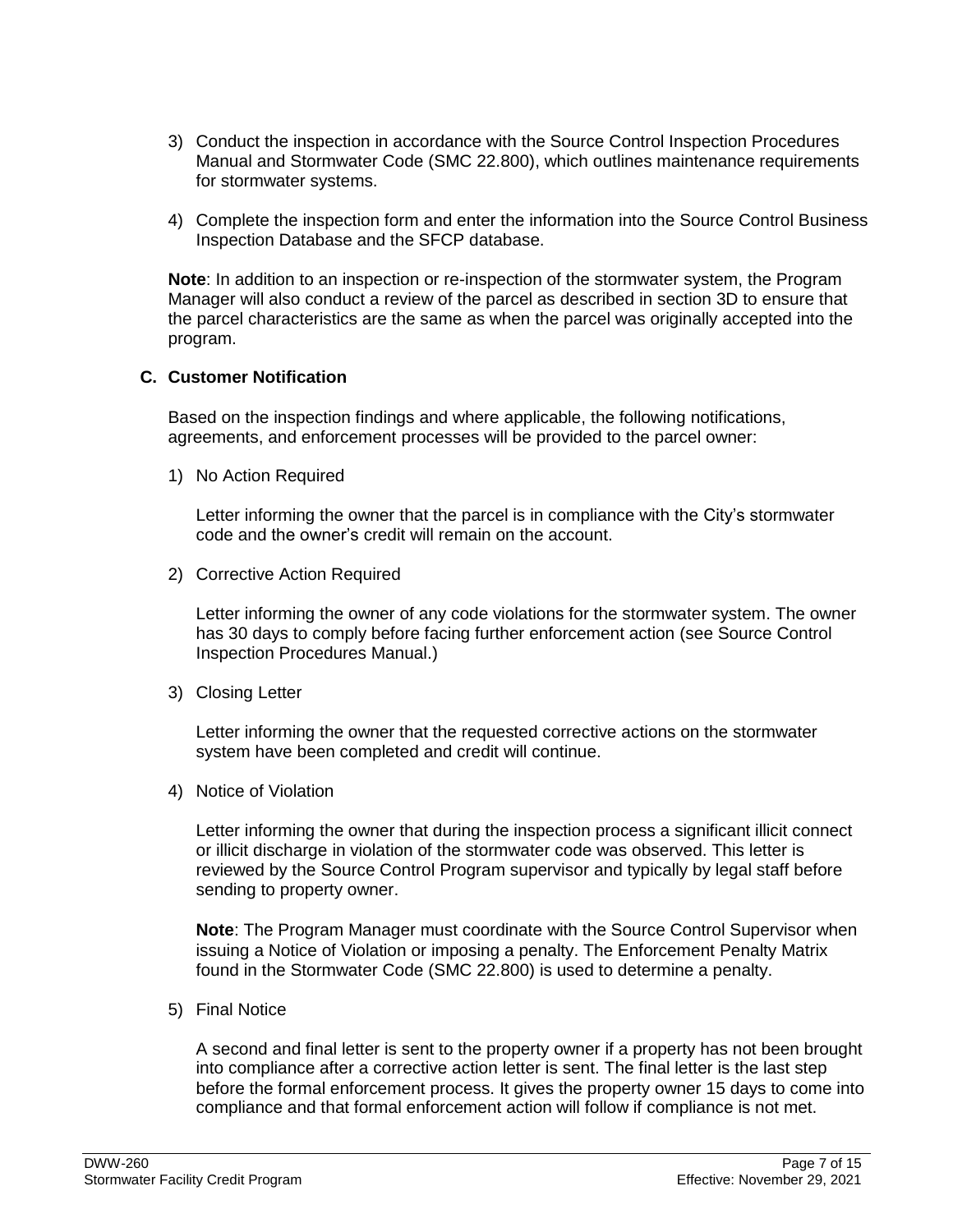6) Voluntary Compliance Agreement

A Voluntary Compliance Agreement (VCA) can be entered into at any time as long as the City and the responsible party consent to the agreement and agree to act in good faith toward a reasonable resolution of the violation. See the Source Control Inspection Procedures Manual for details about VCA agreements.

The Program Manager must document and file all telephone or email correspondence between the property owner, property management companies, or on-site property managers and SPU during the compliance timeframe.

7) Formal Enforcement

After sending a second and final letter, the Program Manager will conduct a reinspection within one week of the compliance deadline. If the property is brought into compliance, the Program Manager sends a closing letter, which will include the parcel's current credit information. If the property remains out of compliance, the formal enforcement process begins. See Chapter 9 of the Source Control Inspection Procedures Manual for an explanation of the enforcement process. The Program Manager's supervisor will review all enforcement processes. Per the stormwater code, all enforcement processes should follow the Stormwater Manual.

# **7. AUTHORITY/REFERENCES**

- SMC 22.800, Stormwater Code
- SMC 21.33, Storm Drainage Utility Rates and Charges
- City Resolution 30720, Adopting a 2005-2006 work program for SPU regarding drainage rate design and incentives
- City Resolution 30886, Providing policy direction for the development of drainage programs and the 2008-2009 drainage rates
- Director's Rule DWW-200, Stormwater Manual
- Director's Rule DWW-260.2, Stormwater Facility Credit Calculator
- RainWise Program
- Source Control Inspection Procedures Manual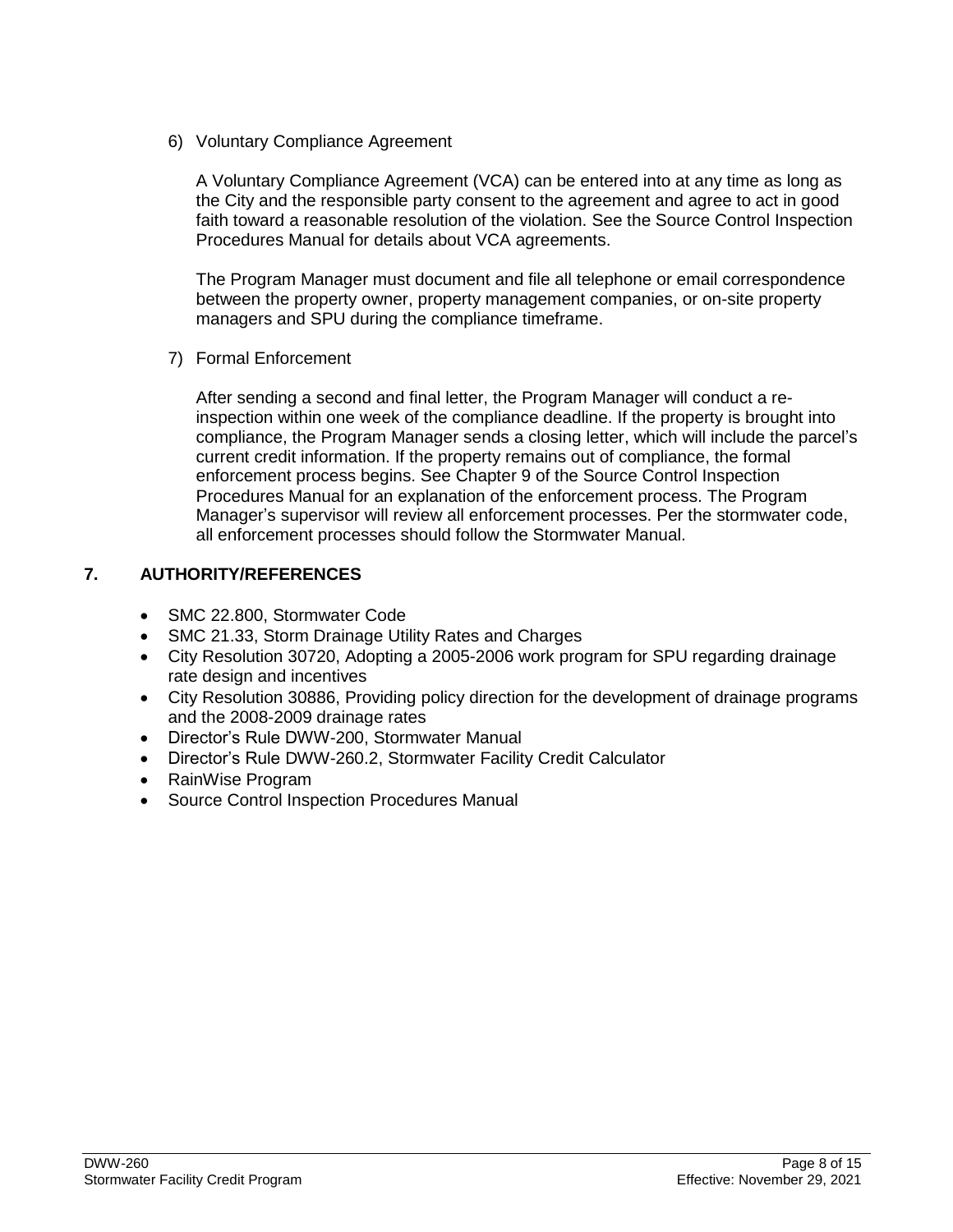# **Appendix**

# **SAMPLE**

# **STORMWATER FACILITY CREDIT INSPECTION or CREDIT PROCESS**

|                      | New Application Review   New Site Inspection   Re-Inspection (Receiving Credit)   RainWise    |  |  |  |  |
|----------------------|-----------------------------------------------------------------------------------------------|--|--|--|--|
|                      |                                                                                               |  |  |  |  |
|                      |                                                                                               |  |  |  |  |
|                      |                                                                                               |  |  |  |  |
|                      |                                                                                               |  |  |  |  |
|                      |                                                                                               |  |  |  |  |
| Facility Type:       | Multi-Family Commercial Industrial SFR Mixed Use<br>School Church Public Parking Lot RainWise |  |  |  |  |
|                      | Material Review: Plans As-Builts Photos Drawing SC File DIBS KC Assessor RainWise Post Insp   |  |  |  |  |
|                      |                                                                                               |  |  |  |  |
|                      |                                                                                               |  |  |  |  |
|                      | Sewer Class: Combined Separated Partially Separated Direct Infiltration Sanitary Unknown      |  |  |  |  |
|                      |                                                                                               |  |  |  |  |
| <b>Site Address:</b> |                                                                                               |  |  |  |  |
|                      |                                                                                               |  |  |  |  |
|                      |                                                                                               |  |  |  |  |
|                      |                                                                                               |  |  |  |  |
|                      |                                                                                               |  |  |  |  |
|                      | Phone No. ________________________________Cell No. Fax No. ______________________             |  |  |  |  |
|                      |                                                                                               |  |  |  |  |
|                      |                                                                                               |  |  |  |  |
|                      |                                                                                               |  |  |  |  |
| <b>Mail Address:</b> | Same as Site Address<br>Owner Name                                                            |  |  |  |  |
|                      |                                                                                               |  |  |  |  |
|                      | Zip                                                                                           |  |  |  |  |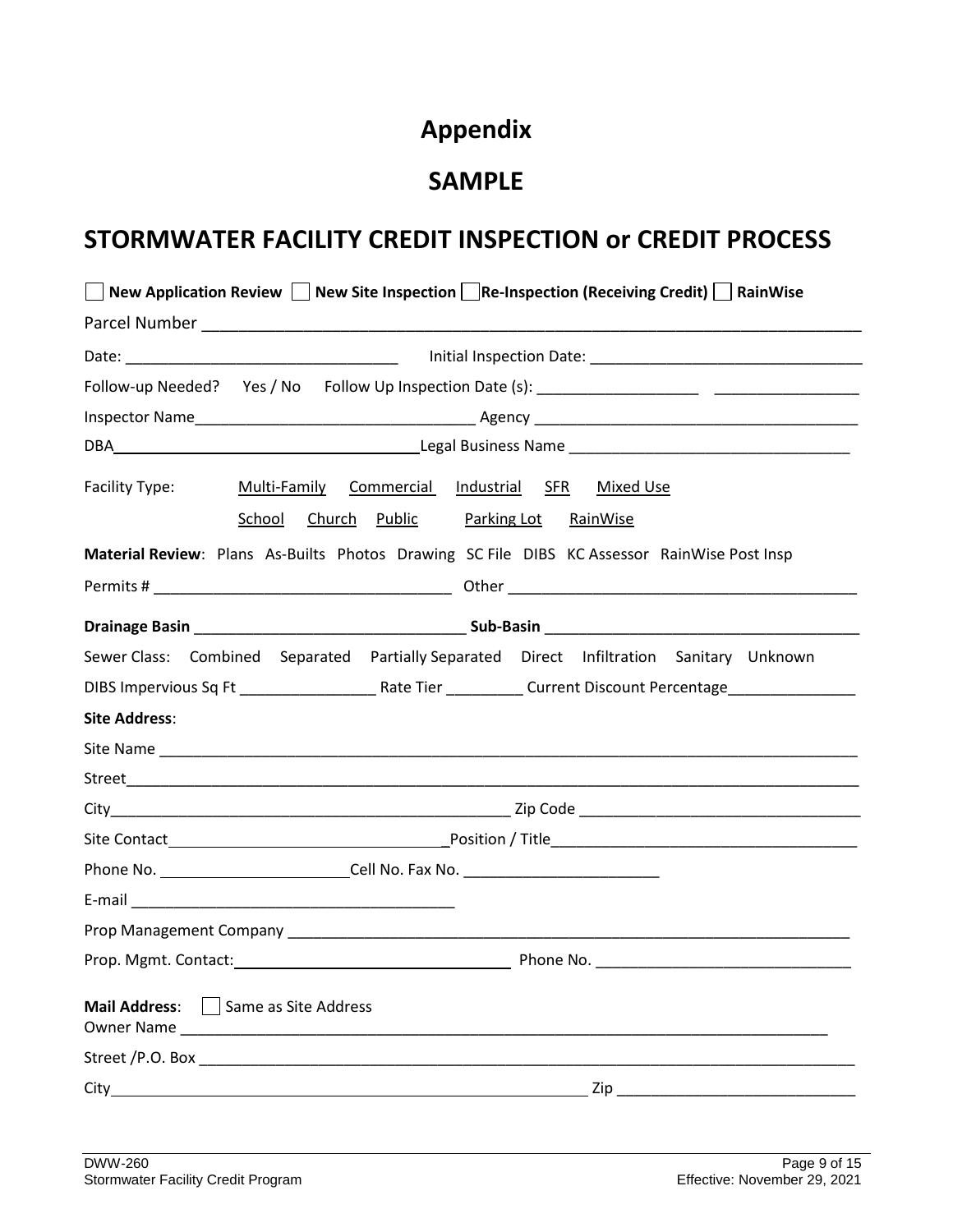|                                                                                  |                   |                                |              | Date Corrective Action Requested: _____________________ Date Corrective Action Achieved: _________ |     |     |
|----------------------------------------------------------------------------------|-------------------|--------------------------------|--------------|----------------------------------------------------------------------------------------------------|-----|-----|
|                                                                                  |                   |                                |              |                                                                                                    |     |     |
| <b>Referral to Agency:</b>                                                       |                   |                                |              |                                                                                                    |     |     |
| Source Control Group ___________ MOV Issued ______________ D Law _______________ |                   |                                |              |                                                                                                    |     |     |
|                                                                                  |                   |                                |              | <b>Structure Chart - Facility Types and Facility Letters</b>                                       |     |     |
|                                                                                  | Code              | <b>Facility Description</b>    |              |                                                                                                    |     |     |
|                                                                                  | Α                 | Wet Vault                      | $\mathsf{J}$ | Oil/Water Separator                                                                                |     |     |
|                                                                                  | B                 | Dry Vault                      | к            | Bioswale                                                                                           |     |     |
|                                                                                  | C                 | Wet Pond                       | L.           | Roof Garden                                                                                        |     |     |
|                                                                                  | D                 | Sand Filter                    | M            | Bioretention (rain garden)                                                                         |     |     |
|                                                                                  | E                 | Media Filter                   | N            | Bioretention w/under drain                                                                         |     |     |
|                                                                                  | F.                | Rain Garden                    | $\circ$      | Porous/Permeable Pavement                                                                          |     |     |
|                                                                                  | G                 | Flow Control System<br>Cistern | P            | Infiltration trench                                                                                |     |     |
|                                                                                  | н<br>$\mathbf{I}$ | <b>Detention Pond</b>          | Q            | Infiltration trench w/out under drain                                                              |     |     |
|                                                                                  |                   |                                |              |                                                                                                    |     |     |
| <b>STORMWATER RELATED STRUCTURES</b>                                             |                   |                                |              |                                                                                                    |     |     |
| Are catch basins (CBs) on site?                                                  |                   |                                |              |                                                                                                    |     | Y/N |
|                                                                                  |                   |                                |              |                                                                                                    |     |     |
|                                                                                  |                   |                                |              | If more than 2 CBs, attach site map and number each one using abbreviation key below.              |     |     |
| Are all CBs accessible?                                                          |                   |                                |              |                                                                                                    | Y/N |     |
|                                                                                  |                   |                                |              | Structure Number(s) not accessible (see map) example and accessible (see map)                      |     |     |
| Are any CBs missing outlet traps or needing repair?                              |                   |                                |              |                                                                                                    | Y/N |     |
|                                                                                  |                   |                                |              |                                                                                                    |     |     |
|                                                                                  |                   |                                |              |                                                                                                    |     |     |
| Are maintenance holes (MHs) on site - (NON-FCS)                                  |                   |                                |              |                                                                                                    |     | Y/N |
|                                                                                  |                   |                                |              |                                                                                                    |     |     |
| Are all MHs accessible?                                                          |                   |                                |              |                                                                                                    | Y/N |     |
|                                                                                  |                   |                                |              | Structure Number(s) not accessible (see map) ___________________________________                   |     |     |
| Do any CBs or MHs need to be cleaned?                                            |                   |                                |              |                                                                                                    | Y/N |     |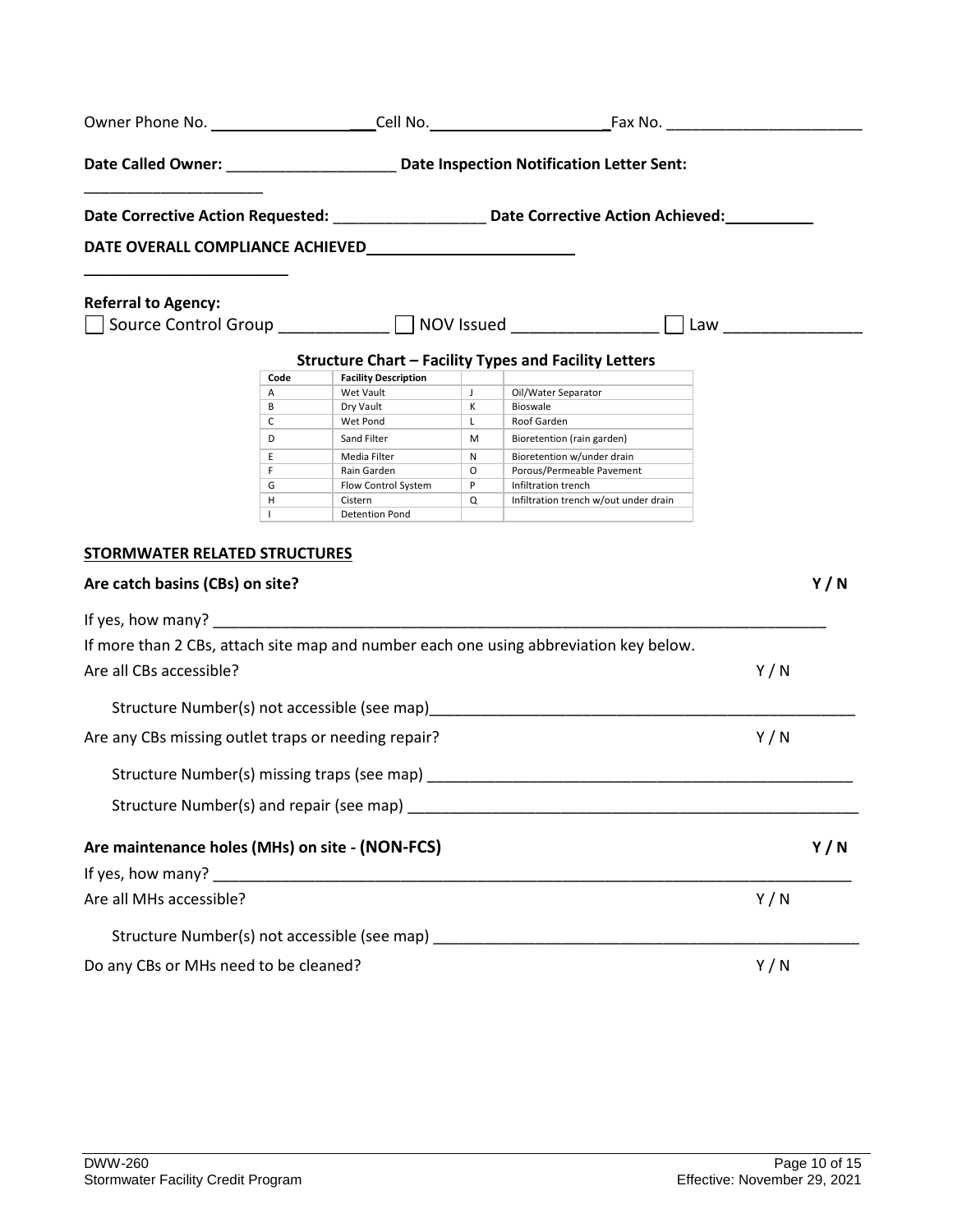| Structure Number(s) with Contaminants: Oil/Grease________________ Paint _______________                                 |         |
|-------------------------------------------------------------------------------------------------------------------------|---------|
| Solvent ______________Sewage_________________Unknown ___________________Other______________________                     |         |
| Are CBs/MHs regularly inspected and cleaned by owner?                                                                   | Y/N/UNK |
|                                                                                                                         |         |
| FLOW CONTROL SYSTEM (FCS)                                                                                               |         |
| Is there flow control onsite?                                                                                           | Y/N     |
|                                                                                                                         |         |
| Type of Flow Control Devices $Pump = P$ Orifice Plate = OP<br>4 /                                                       |         |
| $Infiltration = 1$ Other = 0                                                                                            |         |
| If more than 2 FCDs, attach site map and number each one using abbreviation key below.                                  |         |
| Are the FCD(s) operating properly? $Y/N$                                                                                |         |
| If not, what is wrong? Missing<br><u>Broken</u><br><u>Plugged</u><br>Not to Code                                        |         |
|                                                                                                                         |         |
| Do any FCMH(s) need to be repaired / modified?                                                                          | Y/N     |
|                                                                                                                         |         |
| Do any FCMH(s) need to be cleaned?                                                                                      | Y/N     |
|                                                                                                                         |         |
|                                                                                                                         |         |
| Structure Number(s) with Plants <b>Example 2018</b> 2019 12:00:00 12:00:00 12:00:00 12:00:00 12:00:00 12:00:00 12:00:00 |         |
| Structure Number(s) with Contaminants: Oil/Grease<br>Paint                                                              |         |
| Solvent __________________Sewage ___________________Unknown __________________Other ______________________              |         |
| Is detention system regularly maintained by owner?                                                                      | Y/N/UNK |
|                                                                                                                         |         |
|                                                                                                                         |         |
|                                                                                                                         |         |
| <b>TREATMENT FACILITY STRUCTURES</b>                                                                                    | Y/N     |
|                                                                                                                         | WQ4     |
| Is SWF system accessible?                                                                                               | Y/N     |
| Are the SWF (s) operating properly?                                                                                     | Y/N     |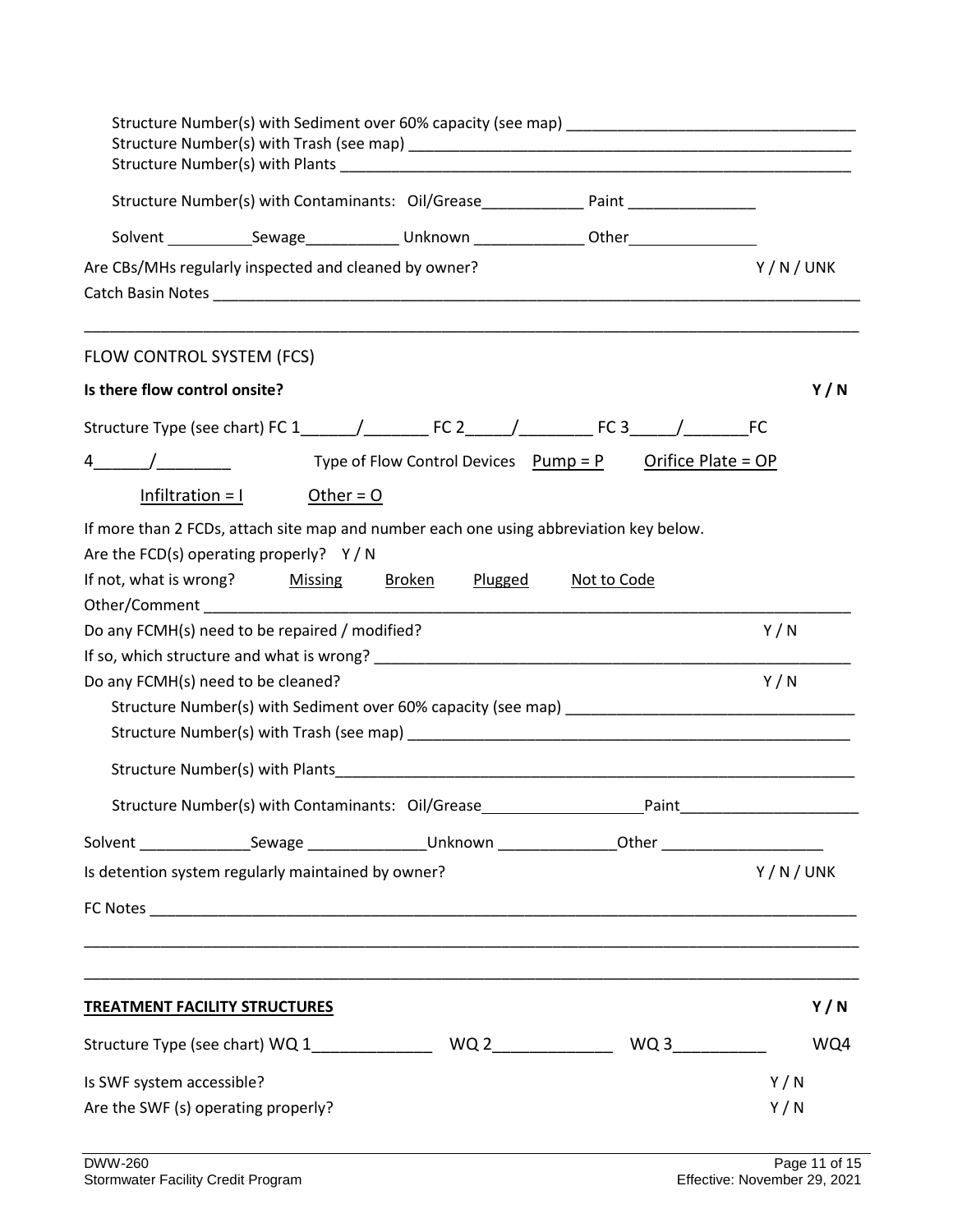| If not, what is wrong? Missing<br>Other/Comments experiences and the contract of the contract of the contract of the contract of the contract of |                       |                   | <b>Broken</b>  |        | Plugged Not to Code |            |
|--------------------------------------------------------------------------------------------------------------------------------------------------|-----------------------|-------------------|----------------|--------|---------------------|------------|
| Does SWF system need to be cleaned / maintained?                                                                                                 |                       |                   |                |        |                     | Y/N        |
| If so, for what reason: Sediment                                                                                                                 | Paint                 | Sewage<br>Unknown | Trash<br>Other | Plants | Contamination       | Oil/Grease |
| Does SWF system need repair/modified?                                                                                                            |                       |                   |                |        |                     | Y/N        |
|                                                                                                                                                  |                       |                   |                |        |                     |            |
| Is SWF system regularly maintained by property management/owner?                                                                                 |                       |                   |                |        |                     | Y/N/UNK    |
| <b>GSI to MEF</b>                                                                                                                                |                       |                   |                |        |                     | Y/N        |
| Type of system?   Permeable Pavement   Bioretention Cell   Bioretention Planter   Rainwater<br><b>Harvesting</b>                                 | Green Roof Dispersion |                   |                |        |                     |            |
| Does the stormwater system meet the City codes requirement for GSI to MEF?                                                                       |                       |                   |                |        |                     | Y/N        |
|                                                                                                                                                  |                       |                   |                |        |                     |            |
|                                                                                                                                                  |                       |                   |                |        |                     |            |

#### **FLOW CONTROL STRUCTURES CORRECTIONS:**

- $\Box$  Flow control maintenance hole is not accessible (buried, stuck, inaccessible)
- $\Box$  Flow control system components are missing or damaged.
- $\Box$  Orifice plate is plugged
- $\Box$  Flow control system has excessive amount of contaminants present
- $\Box$  Flow control system sump or pipe has excessive sediment accumulation
- $\Box$  Flow control system has illicit connection
- $\Box$  Flow control maintenance hole or flow control device has structural defects
- $\Box$  Detention pond requires maintenance

# **MAINTENANCE HOLE CORRECTIONS:**

- $\Box$  Maintenance hole is not accessible (buried, stuck, inaccessible)
- $\Box$  Maintenance hole has excessive amount of contaminants present
- $\Box$  Maintenance hole has excessive sediment accumulation
- $\Box$  Maintenance hole has structural defects
- $\Box$  Maintenance hole components are damaged or missing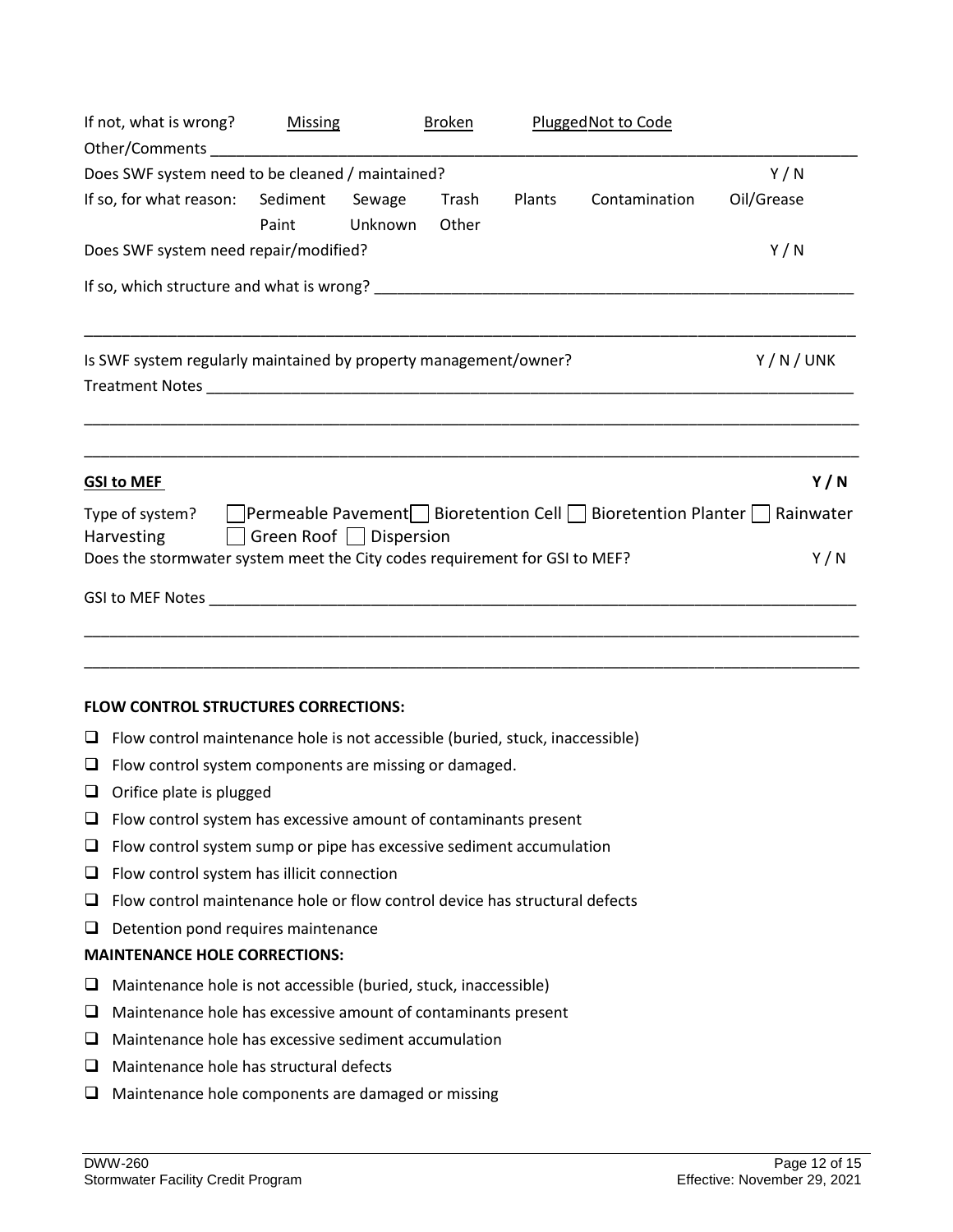#### **CATCH BASIN CORRECTIONS:**

- $\Box$  Catch basin is not accessible (buried, stuck, inaccessible)
- $\Box$  Catch basin(s) has excessive sediment accumulation
- $\Box$  Catch basin components are missing or damaged
- $\Box$  Catch basin has illicit connection
- $\Box$  Catch basin has excessive vegetation growth
- $\Box$  Catch basin has excessive amount of contaminants present

#### **TREATMENT SYSTEM CORRECTIONS:**

- $\Box$  Treatment system is not accessible (buried, stuck, inaccessible)
- $\Box$  Treatment system has an excessive amount of sediments / contaminants present
- $\Box$  Treatment system components are missing or damaged

#### **INFILTRATION SYSTEM CORRECTIONS:**

- $\Box$  Infiltration system requires maintenance
- □ Other

#### **GSI to MEF CORRECTIONS:**

| What type of system: $\Box$ Permeable Pavement $\Box$ Bioretention Cell $\Box$ Bioretention Planter $\Box$ |
|------------------------------------------------------------------------------------------------------------|
| Rainwater Harvesting $\Box$ Green Roof $\Box$ Dispersion                                                   |

\_\_\_\_\_\_\_\_\_\_\_\_\_\_\_\_\_\_\_\_\_\_\_\_\_\_\_\_\_\_\_\_\_\_\_\_\_\_\_\_\_\_\_\_\_\_\_\_\_\_\_\_\_\_\_\_\_\_\_\_\_\_\_\_\_\_\_\_\_\_\_\_\_\_\_\_\_\_\_\_\_

\_\_\_\_\_\_\_\_\_\_\_\_\_\_\_\_\_\_\_\_\_\_\_\_\_\_\_\_\_\_\_\_\_\_\_\_\_\_\_\_\_\_\_\_\_\_\_\_\_\_\_\_\_\_\_\_\_\_\_\_\_\_\_\_\_\_\_\_\_\_\_\_\_\_\_\_\_\_\_\_\_\_\_\_\_\_\_\_\_\_\_

- $\Box$  Noxious weeds present
- $\Box$  Excessive amount of sediment / contaminants present
- $\Box$  Ponding water / Standing or stagnant water, no visible water movement
- $\Box$  Erosion
- $\Box$  Poor vegetation growth
- GSI to MEF Correction: \_\_\_\_\_\_\_\_\_\_\_\_\_\_\_\_\_\_\_\_\_\_\_\_\_\_\_\_\_\_\_\_\_\_\_\_\_\_\_\_\_\_\_\_\_\_\_\_\_\_\_\_\_\_\_\_\_\_\_\_\_\_\_\_\_\_\_\_\_

#### **STORMWATER FACILITY STRUCTURES**

|                                   |                |               | WQ                | FC   GSI         |
|-----------------------------------|----------------|---------------|-------------------|------------------|
| <b>Structure Type (see chart)</b> | Year Installed | FC / WQ / GSI | % of Area Managed | <b>BMP Class</b> |
|                                   |                | FC / WQ / GSI |                   |                  |
|                                   |                | FC / WQ / GSI |                   |                  |
| 3.                                |                | FC/WQ/GSI     |                   |                  |
| $\overline{4}$ .                  |                | FC / WQ / GSI |                   |                  |
| 5.                                |                | FC / WQ / GSI |                   |                  |
| $6.$ $\qquad \qquad$              |                | FC / WQ / GSI |                   |                  |
|                                   |                |               |                   |                  |

### **SITE CALCULATIONS**